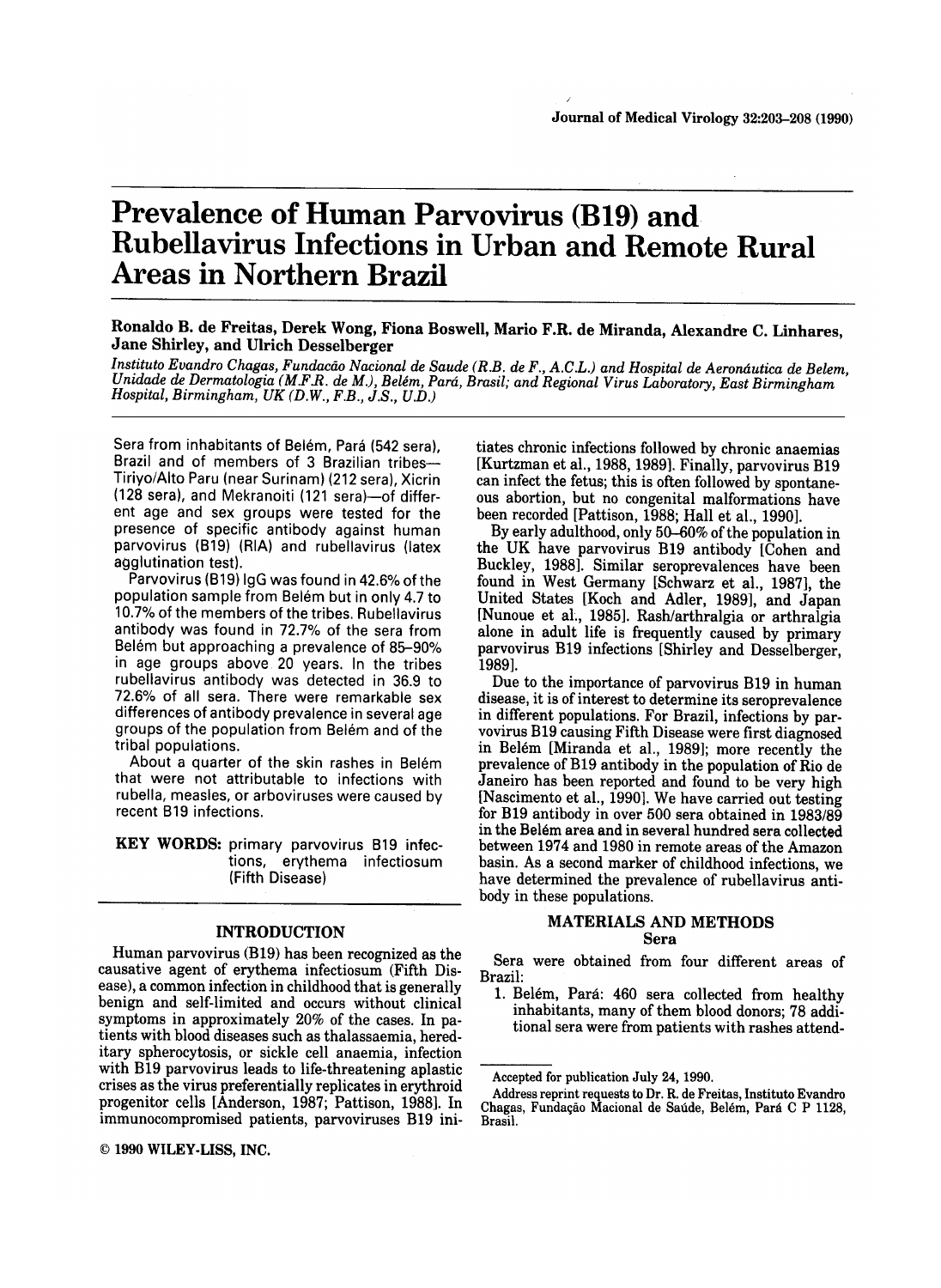- 
- 
- 

to Belém is indicated in Figure 1. Corresponding seroprevalence data for the Tiriyo,

B19 IgM and IgG were determined by antibody capture ranging from 4.7% (Xicrin) to 10.7% (Mekranoiti); 8.0% radioimmunoassays as described by Cohen et al. [1983]. were found for the Tiriyos. The numbers are so small radioimmunoassays as described by Cohen et al. [1983]. were found for the Tiriyos. The numbers are so small Rubellavirus IgG was detected using a latex aggluti-<br>that no further analysis according to different age and Rubellavirus IgG was detected using a latex aggluti- that no further analysis according to different age and nation assay [Morgan-Capner et al., 1989]. Parvovirus sex groups would seem to be meaningful. It is of nation assay [Morgan-Capner et aI., 1989]. Parvovirus sex groups would seem to be meaningful. It is of cases there was no materialleft for rubella antibody the under-30 members ofthe Xicrin tribe (Table IlI). In testing. the Tiriyos, there was a significant drop in prevalence

tibodies in the 460 sera taken from apparently healthy III). A very similar phenomenon was recorded for the inhabitants of Belém is shown in Table I. Parvovirus Mekranoiti tribe  $(Tab)$ .

ing the Institute Evandro Chagas in whom acute B19 and rubellavirus antibodies showed different prev-<br>rubella, measles, and arbovirus infections had alences with age. For B19, in the under-10 age group rubella, measles, and arbovirus infections had alences with age. For B19, in the under-10 age group been serologically excluded. All sera were col- the seropositivity rate was significantly higher in the seropositivity rate was significantly higher in lected between 1983 and 1989. males than in females. However, in those over 10 years 2. Tiriyo tribe, Alto Paru (near the Surinam border); of age, the prevalence was consistently near or above 212 sera collected between 1974 and 1980. 50% for females, whereas in males the seropositivity 212 sera collected between 1974 and 1980.  $50\%$  for females, whereas in males the seropositivity 3. Xicrin tribe, Catete; 128 sera collected in 1976. rate dropped with age to become significantly lower. 3. Xicrin tribe, Catete; 128 sera collected in 1976. rate dropped with age to become significantly lower.<br>4. Mekranoiti tribe, Alto Iriri; 121 sera collected in For rubellavirus antibodies a high seropositivity rate of 4. Mekranoiti tribe, Alto Iriri; 121 sera collected in For rubellavirus antibodies a high seropositivity rate of 1977/78.<br>The geographical location of the tribe sites in relation no sex differences in prevalence were recorded. no sex differences in prevalence were recorded.

Serological Tests Micrin, and Mekranoiti tribes are presented in Tables<br>II, III and IV, respectively. The overall prevalences of All sera were heated at 56°C for 30 minutes. Anti-<br>B19 antibody in the tribe populations were very low,<br>B19 IgM and IgG were determined by antibody capture ranging from 4.7% (Xicrin) to 10.7% (Mekranoiti): 8.0% interest to note that no specific antibody was found in Statistics in the 30-39-year-olds followed by a prevalence of 50%<br>in the over 40-year-olds (Table II). Testing for rubella-Frequencies were compared by the Chi square test virus antibody in these sera showed that by the age of using the Yates correction for small numbers. 30, only 30% of the Tiriyos had specific antibody (Table RESULTS 11). By contrast,  $80\%$  of the Xicrins under the age of 10 RESULIS<br>Seroprevalence Data seroprevalence was maintained in the<br>this high level of seroprevalence was maintained in the The prevalence of B19 and rubellavirus-specific an- males, it dropped to low levels in the females (Table



Fig. 1. Map showing the location of the investigated Amazonian communities.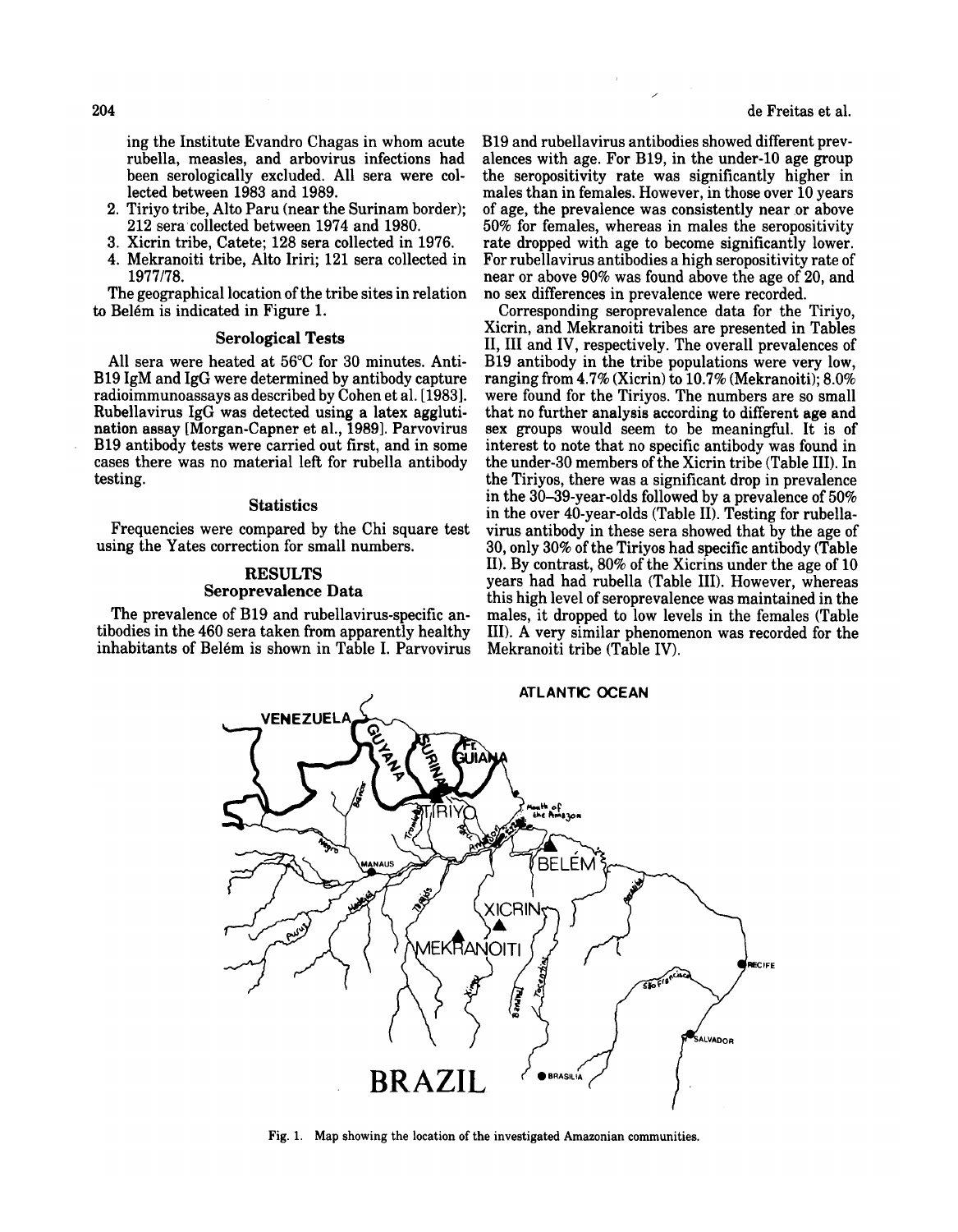Parvovirus and Rubellavirus Infections

Number of Sera Tested for Parvovirus IgG for Rumber of Sera Tested for<br>Parvovirus IgG Rubellavirus IgG  $S_{\text{ow}}(A_{\text{CO}}(V))$  Total Parvovirus  $\text{IgG}$  Rubellavirus  $\text{IgG}$ Sex/Age (Yr)<br>Female  $\mathbf{p}$  and  $\mathbf{p}$   $\mathbf{p}$   $\mathbf{p}$   $\mathbf{p}$   $\mathbf{p}$   $\mathbf{p}$   $\mathbf{p}$   $\mathbf{p}$   $\mathbf{p}$   $\mathbf{p}$   $\mathbf{p}$   $\mathbf{p}$   $\mathbf{p}$   $\mathbf{p}$   $\mathbf{p}$   $\mathbf{p}$   $\mathbf{p}$   $\mathbf{p}$   $\mathbf{p}$   $\mathbf{p}$   $\mathbf{p}$   $\mathbf{p}$   $\mathbf{p}$   $\leq 10$  59 19 (32.2) 52 9 (17.3)  $10-19$  20 15 (75.0) 20 14 (70.0)  $20-29$  25 14 (56.0) 22 18 (81.8)  $\frac{30-39}{24}$  11 (45.8) 24 21 (87.5)  $\geq 40$  13 10 (76.9) 13 12 (92.3) Subtotal of Female (% of Total)<br>Male  $\mathbf{a}$ le  $10$  52 28 (53.8)<sup>a</sup> 50 13 (26.0)  $10-19$  19  $10$   $(52.6)$  15 6  $(40.0)$  $\frac{32}{100}$   $\frac{32}{100}$   $\frac{32}{100}$   $\frac{32}{100}$   $\frac{32}{100}$   $\frac{32}{100}$   $\frac{32}{100}$   $\frac{32}{100}$   $\frac{32}{100}$   $\frac{32}{100}$   $\frac{32}{100}$   $\frac{32}{100}$   $\frac{32}{100}$   $\frac{32}{100}$   $\frac{32}{100}$   $\frac{32}{100}$   $\frac{32}{100}$   $30 - 39$  98  $38$   $(38.8)$  97 92  $(94.8)$  $\frac{540}{100}$   $\frac{19}{19}$   $\frac{(30.0)^2}{(30.0)^2}$  50 49 (98.0) Subtotal of (% of Total)  $T$   $(70 \text{ U} 100 \text{ U})$ Total Female<br>and Male

| TABLE I. Prevalence of Parvovirus (B19) and Rubellavirus Specific IgG |
|-----------------------------------------------------------------------|
| Antibodies in the Population of Belém, 1988-89                        |

a.bUnderlined values differ significantly from corresponding values of females at P <

TABLE II. Prevalence of Parvovirus and Rubellavirus Specific IgG Antibodies in Members of the Tiriyo Tribe, 1977-78

|                                       | Number of Sera Tested for<br>Parvovirus IgG |                                                 |        | Number of Sera Tested for<br>Rubellavirus IgG |          |        |
|---------------------------------------|---------------------------------------------|-------------------------------------------------|--------|-----------------------------------------------|----------|--------|
| Sex/Age (Yr)                          | Total                                       | Positive                                        | ( %)   | Total                                         | Positive | (%)    |
| Female                                |                                             |                                                 |        |                                               |          |        |
| < 10                                  | 4                                           |                                                 |        | 4                                             | 0        | (0)    |
| $10 - 19$                             | 43                                          |                                                 |        | 41                                            | 8        | (19.5) |
| $20 - 29$                             | 29                                          |                                                 |        | 29                                            | 10       | (34.5) |
| $30 - 39$                             | 27                                          |                                                 |        | 25                                            | 17       | (68.0) |
| $\geq 40$                             | 3                                           |                                                 |        | 3                                             |          | (33.3) |
| Subtotal of<br>Female<br>(% of Total) | 106 (100.0)                                 | 6                                               | (5.7)  | 102 (100.0)                                   | 36       | (35.3) |
| Male                                  |                                             |                                                 |        |                                               |          |        |
| < 10                                  |                                             | 0                                               |        |                                               | 0        | (0)    |
| $10 - 19$                             | 43                                          |                                                 |        | 42                                            | 6        | (14.3) |
| $20 - 29$                             | 30                                          | $\begin{smallmatrix} 3\ 2\ 0 \end{smallmatrix}$ |        | 26                                            | 7        | (26.9) |
| 30-39                                 | 21                                          |                                                 |        | 21                                            | 17       | (80.9) |
| $\geq 40$                             | 11                                          | 6                                               |        | 11                                            | 9        | (81.8) |
| Subtotal of<br>Male<br>(% of Total)   | 106 (100.0)                                 | 11                                              | (10.4) | 101                                           | 39       | (38.6) |
| <b>Total Female</b><br>and Male       | 212 (100.0)                                 | 17                                              | (8.0)  | 203 (100.0)                                   | 75       | (36.9) |

### Parvovirus B19 as the Cause of Exanthematous Disease

Seventy-eight sera collected from patients with rubelliform rashes in Belém between August 1988 and June 1989 were investigated for the presence of B19 IgM antibody after other viral causes of such rashes {measlesvirus, rubellavirus, and arboviruses} had been serologically excluded. The results are shown in Table V. ln about a quarter of the cases, recent parvovirus B19 infections were diagnosed and can be regarded as the likely cause of the exanthematous disease. The overall seroprevalence rate in this subgroup did not differ significantly from that of the larger subgroup in whom the screening had been performed (Table I).

### DISCUSSION

The prevalence studies for human parvovirus B19 antibodies in a sample of over 500 sera of the popula-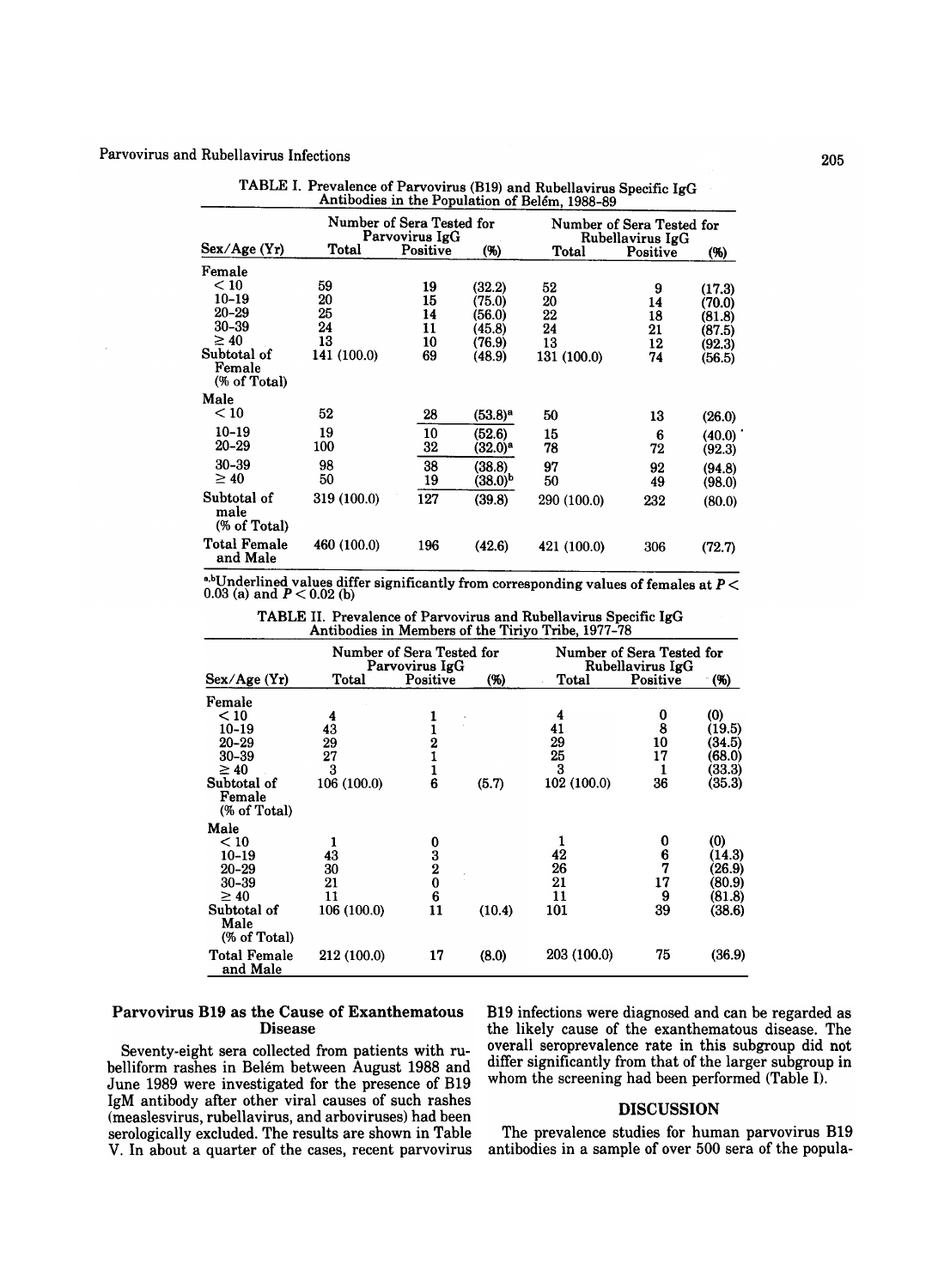| Members of the Aicrin Tribe, 1977/78  |                                             |                |       |                                               |               |               |
|---------------------------------------|---------------------------------------------|----------------|-------|-----------------------------------------------|---------------|---------------|
|                                       | Number of Sera Tested for<br>Parvovirus IgG |                |       | Number of Sera Tested for<br>Rubellavirus IgG |               |               |
| Sex/Age(Yr)                           | Total                                       | Positive       | (96)  | Total                                         | Positive      | (%)           |
| Female                                |                                             |                |       |                                               |               |               |
| < 10                                  | 23                                          | 0              |       | 22                                            | 18            | (81.8)        |
| $10 - 19$                             | 8                                           | 0              |       | 8                                             | 4             | (50.0)        |
| $20 - 29$                             | 17                                          | 0              |       | 17                                            |               | (17.6)        |
| $30 - 39$                             | 12                                          | 3              |       | 12                                            | $\frac{3}{3}$ | (25.0)        |
| $\geq 40$                             | 5                                           | $\mathbf{1}$   |       | 4                                             |               | (75.0)        |
| Subtotal of<br>Female<br>(% of Total) | 65 (100.0)                                  | 4              | (6.2) | 63 (100.0)                                    | 31            | (46.3)        |
| Male                                  |                                             |                |       |                                               |               |               |
| < 10                                  | 15                                          | 0              |       | 15                                            | 12            | (80.0)        |
| $10 - 19$                             | 15                                          | 0              |       | 15                                            | 14            | (93.3)ª       |
| $20 - 29$                             | 17                                          | 0              |       | 17                                            | 16            | $(94.1)^{b}$  |
| $30 - 39$                             | 15                                          |                |       | 15                                            | 15            | $(100.0)^{b}$ |
| $\geq 40$                             |                                             |                |       |                                               | 1             | (100.0)       |
| Subtotal of<br>Female<br>(% of Total) | 63 (100.0)                                  | $\overline{2}$ | (3.2) | 63 (100.0)                                    | 58            | (92.1)        |
| <b>Total Female</b><br>and Male       | 128 (100.0)                                 | 6              | (4.7) | 126 (100.0)                                   | 89            | (70.6)        |

TABLE III. Prevalence of Parvovirus and Rubellavirus Specific IgG Antibodies in Members of the Xicrin Tribe, 1977/78

a,bUnderlined values differ significantly from corresponding values of females at  $P < 0.02$  (a) and  $P < 0.001$  (b).

TABLE IV. Prevalence of Parovirus and Rubellavirus Specific IgG Antibodies in Members of the Mekranoiti Tribe, 1977/78

|                                       | Number of Sera Tested for<br>Parvovirus IgG |               |        | Number of Sera Tested for<br>Rubellavirus IgG |              |                  |
|---------------------------------------|---------------------------------------------|---------------|--------|-----------------------------------------------|--------------|------------------|
| Sex/Age (Yr)                          | Total                                       | Positive      | (%)    | Total                                         | Positive     | (%)              |
| Female                                |                                             |               |        |                                               |              |                  |
| $<$ 10 $\,$                           | 16                                          | 0             |        | 16                                            | 14           | (87.5)           |
| $10 - 19$                             | 13                                          |               |        | 13                                            | 10           | (76.9)           |
| $20 - 29$                             | 18                                          | 4             |        | 18                                            | 8            | (44.4)           |
| $30 - 39$                             | 12                                          |               |        | 11                                            | 4            | (36.4)           |
| $\geq 40$                             | 6                                           | $\frac{2}{2}$ |        | 6                                             | 3            | (50.0)           |
| Subtotal of<br>Female<br>(% of Total) | 65 (100.0)                                  | 9             | (13.8) | 64 (100.0)                                    | 39           | (60.9)           |
| Male                                  |                                             |               |        |                                               |              |                  |
| < 10                                  | 16                                          | 0             |        | 16                                            | 15           | (93.8)           |
| $10 - 19$                             | 11                                          |               |        | 8                                             | 6            | (75.0)           |
| $20 - 29$                             | 21                                          | $\frac{2}{2}$ |        | 21                                            | 18           | $(85.7)^a$       |
| 30-39                                 | 2                                           | 0             |        | 2                                             |              |                  |
| $\geq 40$                             | 6                                           | 0             |        | 6                                             | $\mathbf{2}$ | (100.0)          |
| Subtotal of<br>Female<br>(% of Total) | 56 (100.0)                                  | 4             | (7.2)  | 53 (100.0)                                    | 5<br>46      | (83.3)<br>(86.8) |
| <b>Total Female</b><br>and Male       | 121 (100.0)                                 | 13            | (10.7) | 117 (100.0)                                   | 85           | (72.6)           |

<sup>a</sup>Underlined value differs significantly from corresponding value of females at  $P < 0.01$ .

mately half of the population had experienced infection due to the fact that the sera were collected in a very<br>with this virus. This prevalence figure is comparable crowded urban environment. The decrease in B19 United States, and Japan [Nunoue et aI., 1985; Schwarz (especially the female subgroups) in Belém was similar et aI., 1987; Cohen and Buckley, 1988; Koch and Adler, to that found by Nascimento et aI. [1990] in Rio and by 1989]. Nascimento et al. [1990] observed a seropreva-<br>lence of nearly 80% in Rio de Janeiro at the age of 15,

tion of Belém showed that at the age of 20 approxi- which is higher than found in most studies, possibly mately half of the population had experienced infection due to the fact that the sera were collected in a very crowded urban environment. The decrease in B19 antibody prevalence in the 20–40-year-old age groups with those reported for populations in Europe, the antibody prevalence in the 20-40-year-old age groups significant difference in seroprevalence in the sexes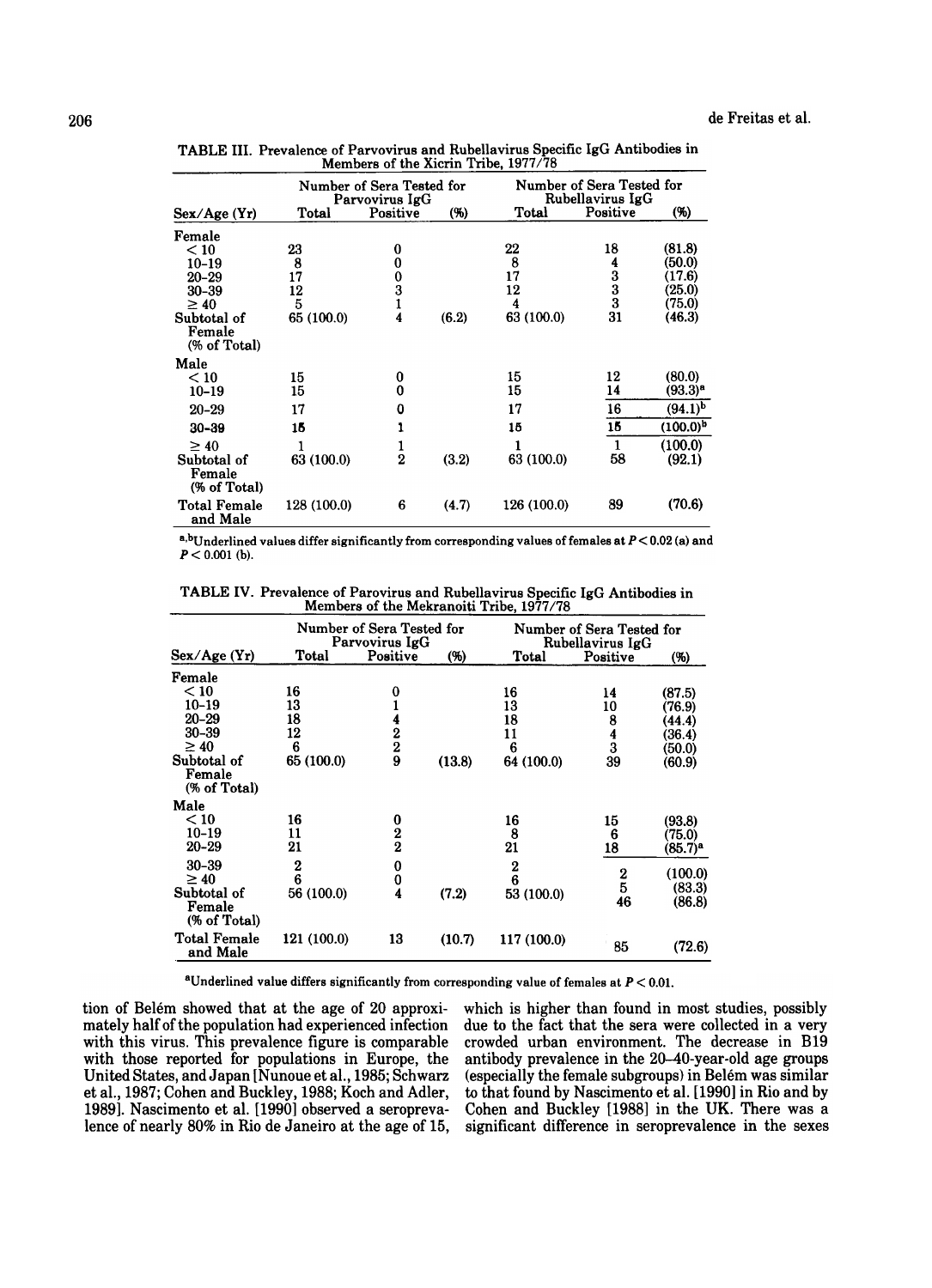| DUIGIII, 1900/09                                                                     |                                   |                               |                                           |  |  |  |
|--------------------------------------------------------------------------------------|-----------------------------------|-------------------------------|-------------------------------------------|--|--|--|
|                                                                                      | Total Number of                   |                               | Number of Sera Positive for<br>Parvovirus |  |  |  |
| Sex/Age (Yr)                                                                         | Sera Tested                       | $IgM + IgG$                   | IgG Only                                  |  |  |  |
| Female                                                                               |                                   |                               |                                           |  |  |  |
| < 10<br>$10 - 19$<br>$20 - 29$<br>$30 - 39$<br>Subtotal of<br>Female<br>(% of Total) | 28<br>5<br>13<br>3<br>49 (100.0)  | 8<br>3<br>4<br>0<br>15 (30.6) | $\boldsymbol{2}$<br>5(10.2)               |  |  |  |
| Male                                                                                 |                                   |                               |                                           |  |  |  |
| < 10<br>$10 - 19$<br>$20 - 29$<br>$30 - 39$<br>Subtotal of<br>Male<br>(% of Total)   | 25<br>$\frac{1}{2}$<br>29 (100.0) | 6<br>0<br>7(24.1)             | 2<br>0<br>0<br>3(10.3)                    |  |  |  |
| Total Female<br>and Male<br>(% of Total)                                             | 78 (100.0)                        | 22 (28.2)                     | 8(11.5)                                   |  |  |  |

TABLE V. Evidence oí Recent Parvovirus lníection in Patients With Rashes,\*  $B_{\text{elam}}$ , 1088/80

\*Infections with measlesvirus, rubellavirus, and arboviruses have been previously excluded in these sera (unpublished resulta).

showing a higher overall prevalence in the females in The rubellavirus antibody data of the tribes indicate<br>Belém (Table I). Such a sex difference has also been for the Tirivo a high seropositivity rate of 70–80% recorded in Germany [Schwarz et al., 1987] and in the above the age of 30 years; this level of prevalence has United States [Koch and Adler, 1989]. Although our been arrived at 10–15 years later than in the popula-<br>numbers are small, it could be assumed that contact tion of Belém (Tables I and II). By contrast, members of

same age groups in four different urban areas of Brazil,

tribes living in remote areas in the north (Tiriyo) and been excluded as a cause of infection showed that a<br>the south (Xicrin, Mekranoiti) of the Amazon Basin quarter of those tested were positive for B19 IgM the south (Xicrin, Mekranoiti) of the Amazon Basin quarter of those tested were positive for B19 IgM<br>(Fig. 1) are strikingly different from those obtained in antibody. This suggests that parvovirus B19 is a fre-(Fig. 1) are strikingly different from those obtained in antibody. This suggests that parvovirus B19 is a fre-<br>Belém. The prevalence rate for B19 antibodies is gen-quent cause of illness with rash; also in adolescence and generally high susceptibility of the tribes in remote investigated at present. places to B19 infection. Living conditions are more basic but obviously not as crowded as in urban areas. ACKNOWLEDGMENTS There may, however, have been waves of infection. The Support by the British Council with a travel Fellowout of 14 (50%; differences significant at  $P < 0.001$ ) K. Rogers for typing the manuscript. were infected. Whereas the under-30-year-old Xicrins do not have a single seropositive tested individual  $(0.05, T_{\text{sub}})$  REFERENCES (0/95; Table IlI), the over-30-year-olds show a seroprevalence of 18.2% (6/33; Table III). The Mekranoiti people Anderson MJ (1987): Human parvoviruses. In Zuckerman AJ, Bathe age groups above 10 years old  $(Table IV)$ .  $516$ .

for the Tiriyo a high seropositivity rate of  $70-80\%$ numbers are small, it could be assumed that contact tion of Belém (Tables I and II). By contrast, members of between infected children and women is more intense the Xicrin and Mekranoiti tribes seemed to have expebetween infected children and women is more intense the Xicrin and Mekranoiti tribes seemed to have expe-<br>than between children and men. an between children and men.<br>The prevalence of rubellavirus antibody in the pop- (Tables I-IV). It is of great interest to observe that in The prevalence of rubellavirus antibody in the pop- (Tables I-IV). It is of great interest to observe that in ulation sample of Belém reaches 80–90% in the 20- females of both the Xicrin and Mekranoiti tribes, the females of both the Xicrin and Mekranoiti tribes, the 29-year-old age group and remains high, indicating a prevalence of measurable rubellavirus antibody drops high rate of infection at early age with this virus. These with age, whereas it stays high in the men (Tables III results are similar to those obtained by Black et al. and IV). This may indicate that rubellavirus infects t results are similar to those obtained by Black et al. and IV). This may indicate that rubellavirus infects the  $[1986]$ , who found prevalence rates of 78–84% in the tribal areas in waves and that possibly the men have tribal areas in waves and that possibly the men have more contact with urban environments.

including Belém.<br>The test results of over 400 sera obtained from 3 whom measlesvirus, rubellavirus, and arboviruses had whom measlesvirus, rubellavirus, and arboviruses had quent cause of illness with rash; also in adolescence and erally very low. The virus seems to infect a few people early adulthood. Enterovirus infections as possible but not to spread widely. This is surprising given the causes of the rashes in the remaining sera are being

 $30-40$ -year-old Tiriyos show infections in only 1 out of ship for RBF is gratefully acknowledged. We thank 48 (2.1%; Table II), whereas in the over-40-year-olds, 7  $\frac{1000 \text{ m}}{\text{Mrs}}$ . S. Boulstridge for technical assistance, and Mrs.

show a constant seropositivity of approximately 15% in natvala JE, and Pattison JR (eds): "Principles and Practice of Clinical Virology." John Wiley & Sons Ltd, Chichester: pp 507-